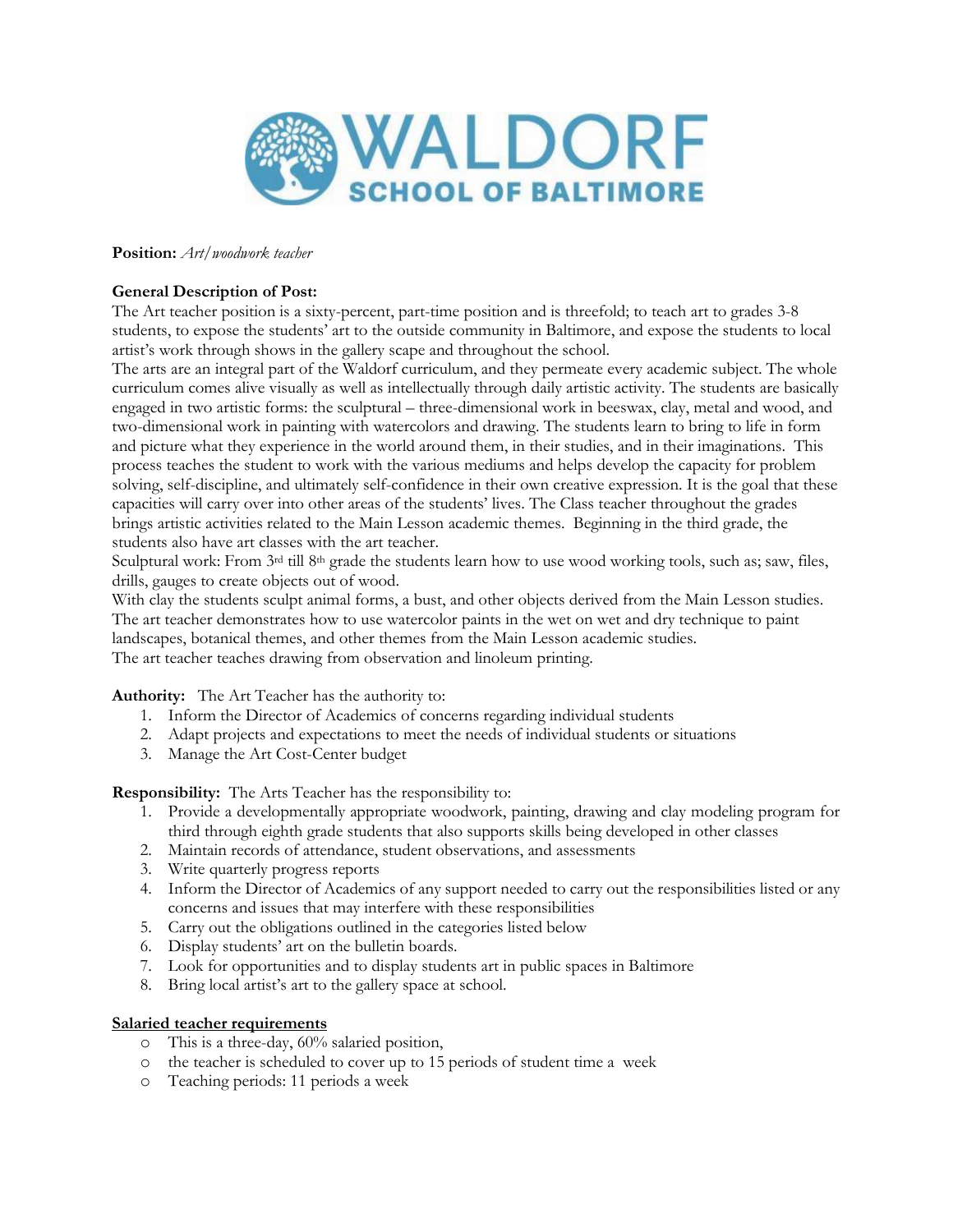- o Other scheduled periods may include: mentoring, recess duty, story/rest reading to grades 1-3, and committee work
- o Remaining hours are for preparation and planning, report writing, community art projects, and meetings
- o A new teacher does not serve on committee for the first year
- o Other opportunities to help support the programs include: class plays, festivals, community projects.

#### **Instructional Environment**

- 1. Plan and lead all art classes for third through eighth grade students
- 2. Coordinate with class teachers as needed
- 3. Ensure that materials are purchased and equipment is maintained within the cost-center budget
- 4. Maintain a clean, orderly, and attractive classroom
- 5. Create a safe and differentiated learning environment
- 6. Arrange for assistance or substitutes as needed
- 7. Provide lesson plans for both planned and unexpected absences

### **Home/School**

- 1. Engage families in a professional, articulate, and forthright manner
- 2. Maintaining regular communication with parents through notices sent home describing projects, expectations, written progress reports, incident/accident and other reports, and special events.
- 3. Schedule any meetings or conferences with students and/or parents as needed
- 4. Complete well-written, accurate quarterly and interim reports for parents within the time allotted
- 5. Attend parent evenings, conferences, and other school/community events, as required

### **Curriculum**

- 1. Implement, review, and develop the curriculum to meet the needs of our current students within the Waldorf educational philosophy and curriculum
- 2. Plan and teach lessons for grades 3-8
- 3. Design or alter projects to accommodate varying abilities
- 4. Attend workshops, training sessions, and development opportunities, as directed and appropriate.

# **Teachers/Staff/Administration**

- 1. Attend appropriate regularly scheduled full faculty and departmental meetings and other community events, such as admissions and outreach activities
- 2. Maintain communication with the office about any schedule changes
- 3. Maintain accurate records of expenditures for classroom materials
- 4. Serve as a representative on school committees and professional organizations on a mutually agreeable schedule
- 5. Familiarize and/or deepen an understanding of Waldorf education and anthroposophy
- 6. Consider serving as a member of Collegium, when eligible, based on Collegium's mandated membership criteria

#### **Accountability (supported by and reports to):** the Academic Director*.*

# **Personal qualities, knowledge, and skills:**

- **Required**:
	- 1. Undergraduate degree or equivalent
	- 2. Proven competence and proficiency of required woodworking, painting, clay modeling, and drawing.
	- 3. Effective classroom management skills
	- 4. The commitment and dedication to take up the work to strengthen diversity, equity, and inclusion throughout the school on an individual and collective basis.